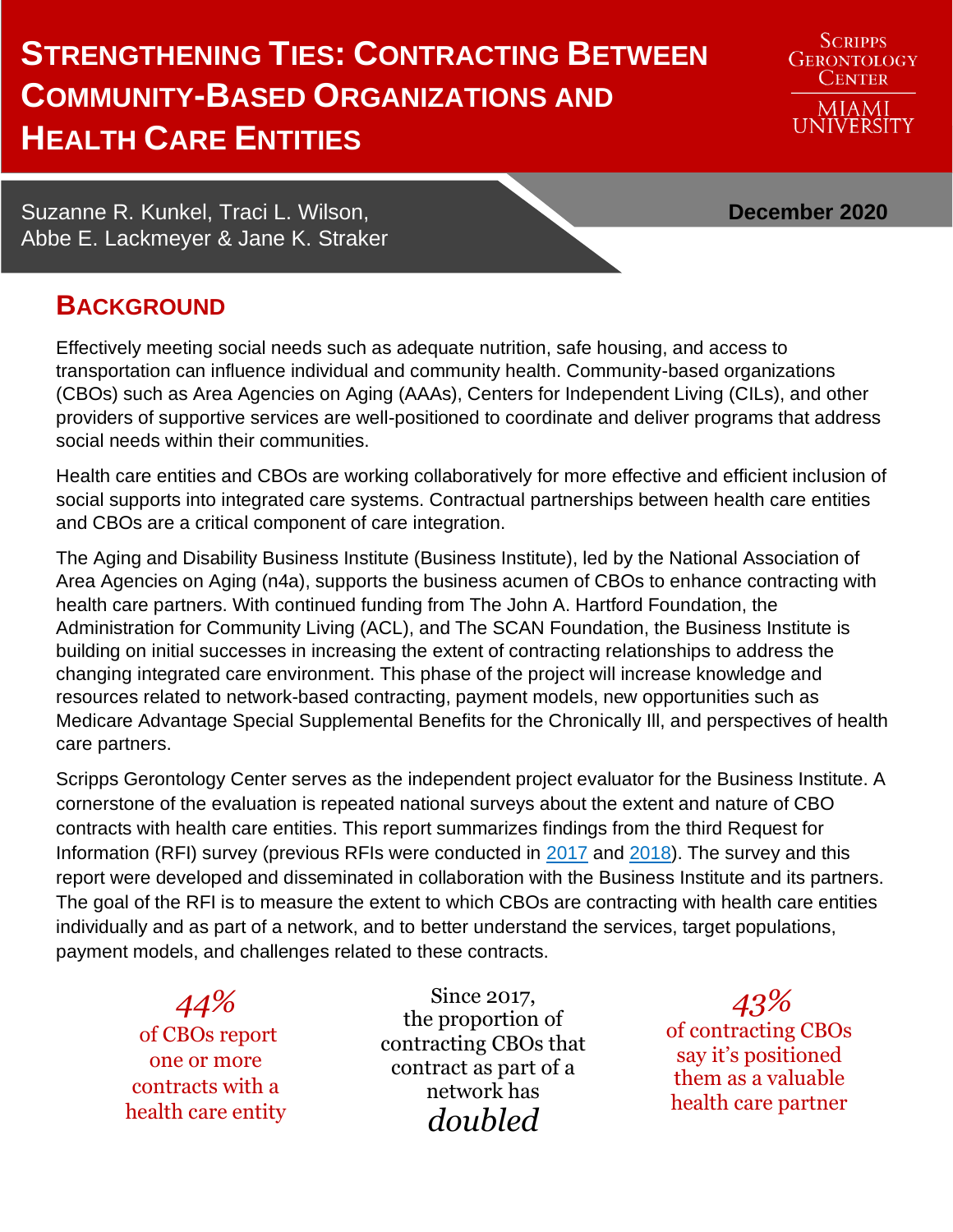# **METHODS & RESPONSE RATES**

The survey was disseminated by email to the population of 617 AAAs and 404 CILs. Other CBOs who had responded to previous RFI surveys also received email invitations to participate. In addition, Business Institute partners, including ACL, sent emails to their mailing lists to reach other CBO types. The survey was launched March 3, 2020. At that time, the public was aware of COVID-19, but not the extent to which it was spreading throughout the U.S. During the second half of March, aging and disability CBOs had to quickly adjust their services in response to suspension of in-person activities, including the closure of congregate meal sites and senior centers, and concerns about the safety of in-home care and transportation. The immediate priority was how to ensure continuity of services for community-dwelling clients. The COVID-19 pandemic placed a significant burden on the agencies who were the target population for the RFI survey. Based on ongoing consultation with the Business Institute, the survey team did not undertake aggressive follow-up strategies to increase response rates; we also made sure that all communication acknowledged the challenging situation faced by CBOs. The combined Scripps-Business Institute team, with input from funders, decided to close the survey in mid-May.

A total of 445 organizations responded. Table 1 shows the number of respondents by organization type for each wave of the RFI. Within the section for each wave, the first column, *n (response rate)*, shows the number of respondents for a particular organization type, and the response rate for that group. For example, in the 2018 RFI, 66% of AAAs responded, while in 2020, 30% of AAAs completed the survey. The second column, *% of RFI respondents*, shows what proportion that organization type represents in the survey. In 2017, other CBOs made up 18% of survey respondents, while in 2020, they made up 37% of respondents. The most common other CBO types were supportive service providers, non-profit organizations, and government departments.

| Table 1. RFI Response and Proportion by Organization Type and Wave |                          |                         |                          |                         |                          |                         |  |
|--------------------------------------------------------------------|--------------------------|-------------------------|--------------------------|-------------------------|--------------------------|-------------------------|--|
|                                                                    | RFI 1 (2017)             |                         | RFI 2 (2018)             |                         | RFI 3 (2020)             |                         |  |
|                                                                    | n.<br>(response<br>rate) | % of RFI<br>respondents | n<br>(response)<br>rate) | % of RFI<br>respondents | n<br>(response)<br>rate) | % of RFI<br>respondents |  |
| Area Agency on<br>Aging (AAA)                                      | 351<br>(56.3%)           | 60.9%                   | 409<br>(66.3%)           | 56.3%                   | 184<br>(30.3%)           | 41.3%                   |  |
| <b>Center for</b><br>Independent<br>Living (CIL)                   | 119<br>$(38.0\%)$        | 20.7%                   | $174*$<br>(42.4%)        | 24.0%                   | 95<br>(23.5%)            | 21.3%                   |  |
| <b>Other CBOs</b>                                                  | 106<br>$(na)$ **         | 18.4%                   | 143<br>(na)              | 19.7%                   | 166<br>(na)              | 37.3%                   |  |
| <b>Total</b>                                                       | 576                      | 100%                    | 726                      | 100%                    | 455                      | 100%                    |  |

*\*The denominator for CILs increased between 2017 and 2018 as we received an expanded contact list which included independent CIL satellites.* 

*\*\*CBOs cover a broad range of organization types across the nation for which the true denominator is unknown, unlike AAAs or CILs.*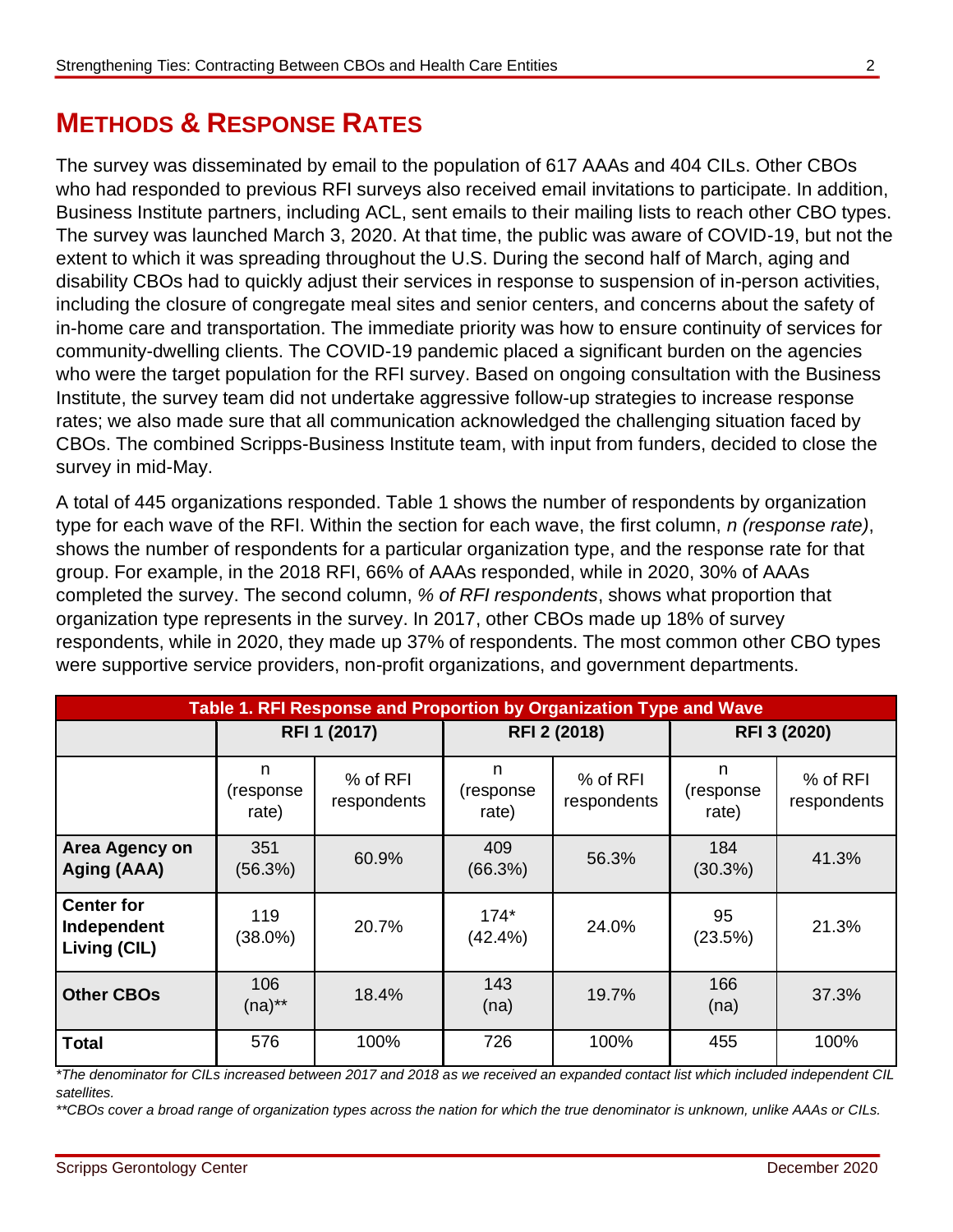# **RESPONSE RATE IMPLICATIONS**

In addition to the decreased number of respondents overall, the composition of respondents changed in 2020. In the first two waves, about 60% of respondents were AAAs, 20% CILs, and 20% other CBOs. In this wave, AAAs represent only 40% of the respondents, and "other CBOs" represent a larger proportion and number than in previous waves.

We conducted a non-response bias analysis on AAAs to determine if there were types of AAAs who were more or less likely to respond to the 2020 RFI. Based on the key indicators of contracting status, organizational structure, geographic area served, and agency budget, we did not find any patterned non-response in 2020 compared to previous waves. <sup>1</sup> This result increased confidence that while the number of AAA respondents was smaller than in the past, there is no particular type of AAA that is significantly underrepresented in the 2020 RFI data.

The change in composition of the respondent group for this RFI likely has some impact on trend data, because different organization types might be involved with different partners and services. To avoid misinterpreting trends over time, this report describes findings from the 2020 RFI only, except for trends in overall contracting and contracting as part of a network.

# **RESULTS**

# **CONTRACTING STATUS**

Respondents were asked if they currently participate in contracts with health care entities. They were then routed to different survey questions based on their response.

#### **Contract Definition and Question from RFI 2020:**

A contract is defined as a legally binding or otherwise valid agreement between two or more entities with the intent to exchange payment for services or programs. For the purposes of this RFI, we are interested in contracts where your CBO receives payment from the health care entity.

Does your organization currently participate in a contract to provide services or programs with or on behalf of a health care entity?

**YES,** we **currently participate in contracts** with health care entities

**NO,**

**but** we are in the process of **pursuing a contract** with a health care entity

**NO,**

and we are **not pursuing contracts** with health care entities

Figure 1 shows that 44% of CBOs indicated that they currently participate in one or more contracts with health care entities. This represents a statistically significant increase from 2017. Forty-four percent reported they were not currently contracting nor pursuing a contract, and about 12% reported they were not contracting, but were pursuing a contract with a health care entity.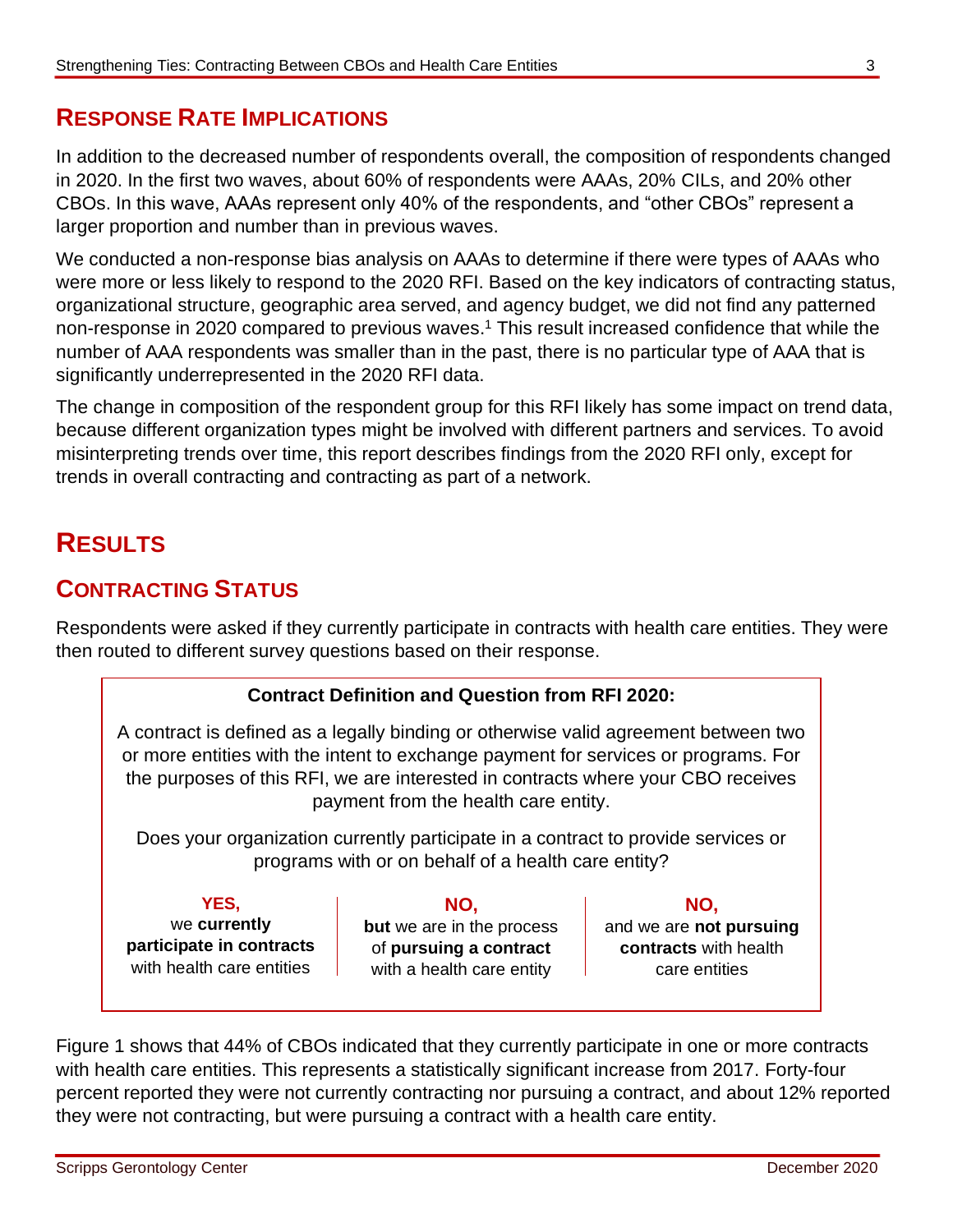



*\*Statistically significant increase from 2017 to 2020 in proportion of CBOs reporting contracts.*

## **CONTRACTUAL PARTNERS, TARGET POPULATIONS, AND SERVICES**

For the 181 CBOs who reported details about their contracts, the number of contracts they currently hold ranged from 1 to 100, with a median of 3 contracts. Over half of CBOs (52.2%) signed their first contract with a health care entity in 2014 or later. CBOs have held their longest-running active contract for a median of 5 years, with a range of 0 to 45 years.

#### **Who are the payers and providers contracting with CBOs?**

Figure 2 shows the proportion of CBOs contracting with various health care *payer* partners. The most common payer partner is Medicaid Managed Care Plans (MCP): 43% of contracting CBOs have a contract with a Medicaid MCP. State Medicaid that is not a pass through via a Managed Care Organization (MCO) (34%) and commercial or employer-sponsored health insurance plans (30%) are the next most common.



#### **Figure 2. Health Care Contract Partners: Payers**

Also noteworthy is that the proportion of CBOs contracting with Medicare Advantage plans doubled from about 10% in 2018 to 20% in 2020, a statistically significant increase. This same time period saw the expansion of supplemental benefits available under Medicare Advantage.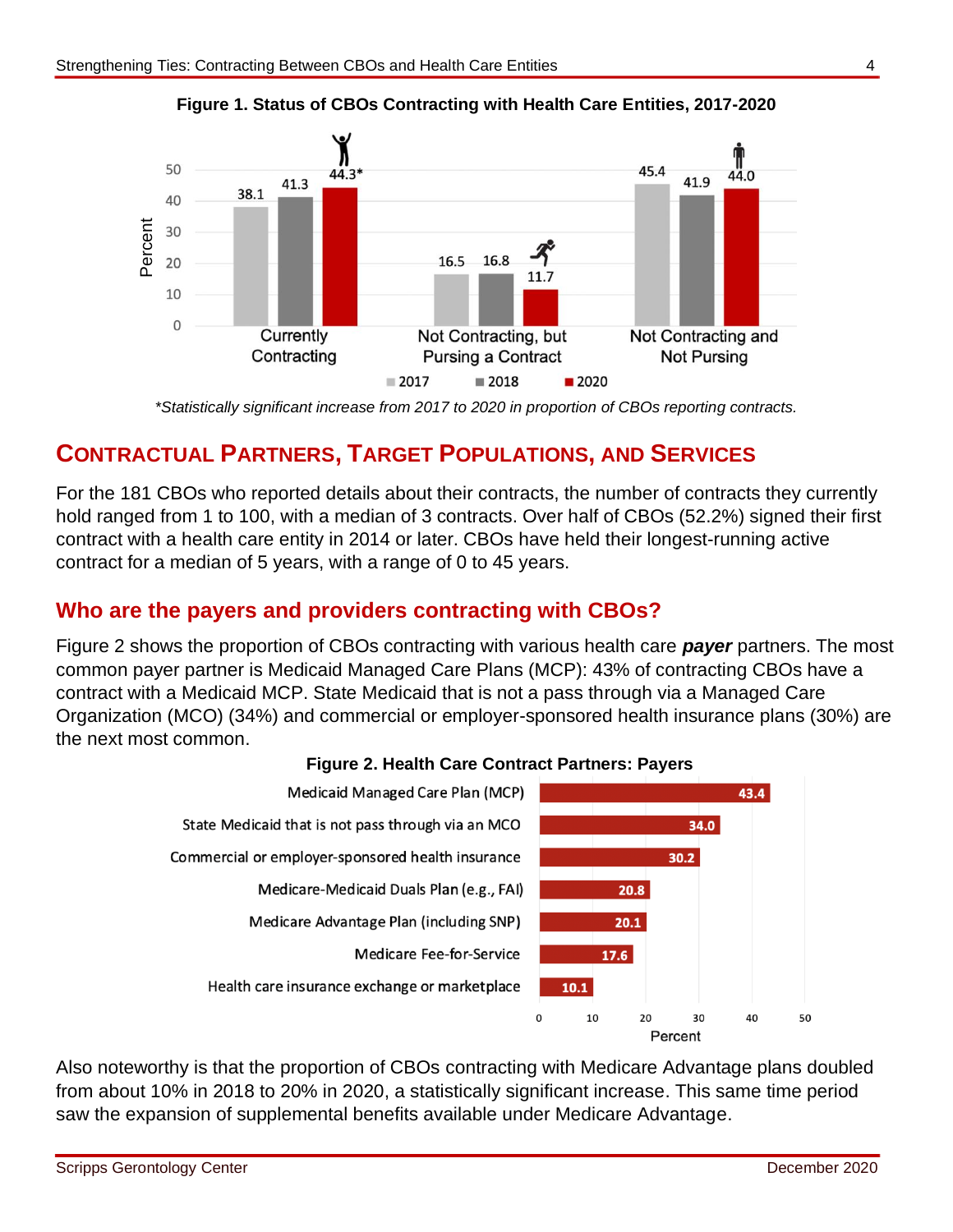Figure 3 shows the most common health care *provider* contract partners, which are: hospitals/ health systems (30%), Veterans Administration Medical Center (25%), and Accountable Care Organizations (ACO)/Health Home/Coordinated Care Organizations (CCO) (16%).



#### **Figure 3. Health Care Contract Partners: Providers**

## **Who is being served through these contracts?**

CBOs reported serving an average of 1,274 individuals over the past year through their contracts with health care partners, with a median of 250.

The majority of CBOs with health care contracts serve older adults (76.0%) and/or individuals of any age with a disability or impairment (56.8%). They also commonly serve individuals of any age with a chronic illness (43.2%), veterans (29.0%), and caregivers (20.0%) through their contracts.

Eighty-six percent of CBOs target high-risk or high-need groups, including individuals at risk of nursing home placement (54.0%); individuals at high risk for emergency room (ER) use, hospitalizations, and/or hospital readmission (48.7%); and individuals who are dually eligible for Medicare and Medicaid (34.7%).

# **What services and programs are being provided through these contracts?**

Figure 4 shows the most common services that CBOs provide through contracts with health care entities: case management/care or service coordination (42%), evidence-based programs (31%), transitions from hospital to home (30%), nutrition programs (30%), and home care (30%).

#### **Figure 4: Most Common Services CBOs Provided Through Contracts**

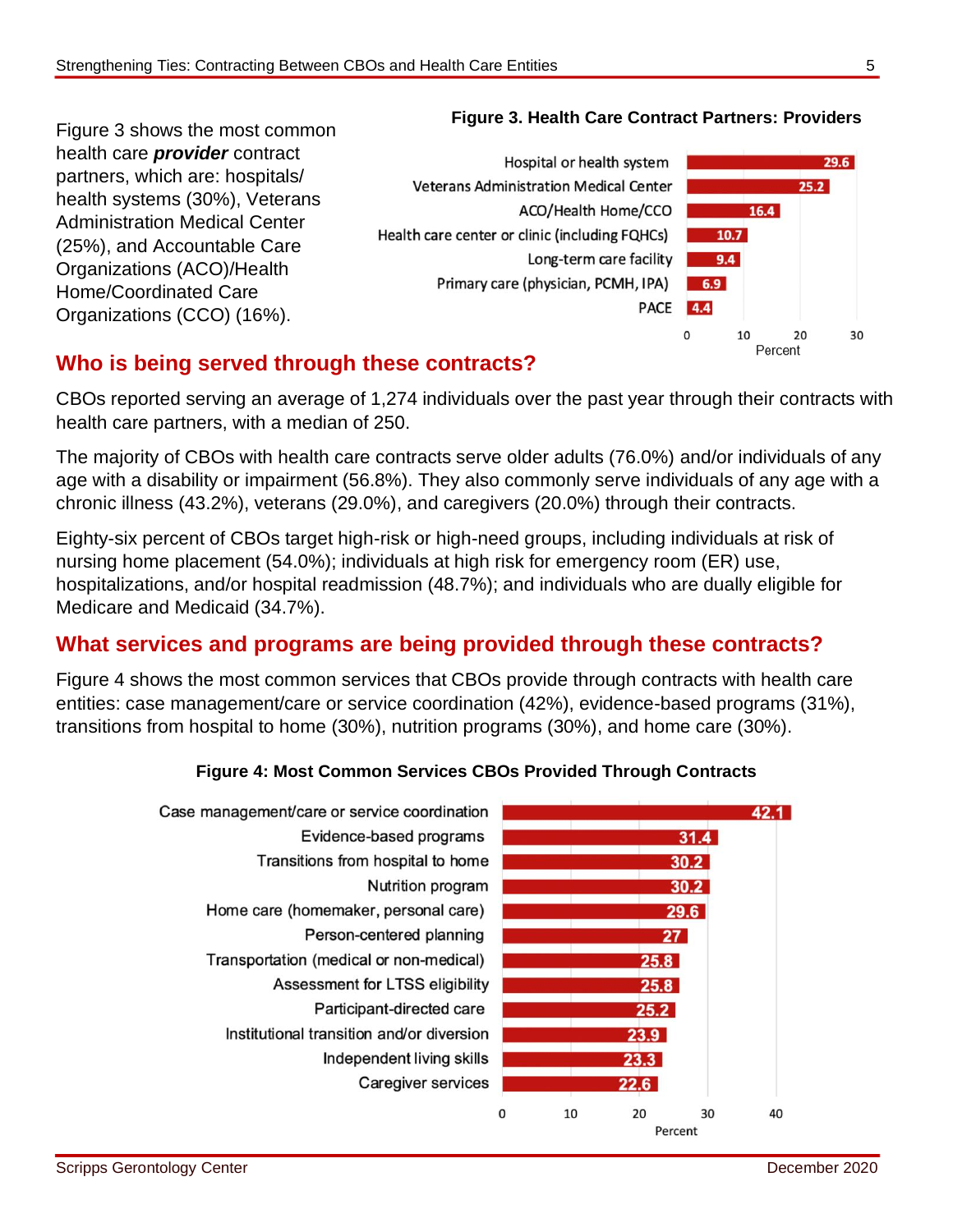Respondents contracting with any of five specific types of health care partners were asked to indicate which services they provided through these contracts; the top services are displayed in Table 2. Case management, nutrition, and evidence-based programs are common across partner types. Top services that are unique to a specific partner are in red text. For example, Medicaid MCP was the only partner type with home care and institutional diversion/transition in the top services. Mental/ behavioral health services and assessment for LTSS were top services only for Medicare/Medicaid Duals plans, and person-centered care and transitions from hospital to home (including readmission prevention programs) were top services only for hospitals or health systems. The same top three contracted services were delivered to both Medicare Advantage plans and ACOs, though in a different order; these included evidence-based programs, case management, and nutrition programs.

|                | <b>Table 2. Services to Specific Contract Partners</b>                       |                                                                            |                                                               |                                                               |                                                            |  |
|----------------|------------------------------------------------------------------------------|----------------------------------------------------------------------------|---------------------------------------------------------------|---------------------------------------------------------------|------------------------------------------------------------|--|
|                | <b>Medicaid MCPs</b>                                                         | Medicare/<br><b>Medicaid Duals</b><br><b>Plans</b>                         | <b>Medicare</b><br><b>Advantage Plans</b>                     | ACO <sub>s</sub> /<br><b>Health Homes/</b><br><b>CCOs</b>     | <b>Hospitals or Health</b><br><b>Systems</b>               |  |
|                | Ongoing case<br>management/care<br>or service<br>coordination                | Ongoing case<br>management/care<br>or service<br>coordination              | Evidence-based<br>programs                                    | Ongoing case<br>management/care<br>or service<br>coordination | <b>Transitions from</b><br>hospital to home                |  |
| 2 <sup>1</sup> | Home care                                                                    | Mental/behavioral<br>health services                                       | Ongoing case<br>management/care<br>or service<br>coordination | Nutrition program<br>(e.g., counseling,<br>meal provision)    | Evidence-based<br>programs                                 |  |
| 3 <sup>1</sup> | Nutrition program<br>(e.g., counseling,<br>meal provision)                   | Assessment for<br>long-term services<br>and supports<br>(LTSS) eligibility | Nutrition program<br>(e.g., counseling,<br>meal provision)    | Evidence-based<br>programs                                    | Ongoing case<br>management/care or<br>service coordination |  |
| $\overline{4}$ | Institutional<br>transition/diversion<br>(e.g., nursing<br>facility to home) | Nutrition program<br>(e.g., counseling,<br>meal provision)                 |                                                               |                                                               | Person-centered<br>planning                                |  |

## **CONTRACT PAYMENT MODELS AND REVENUE**

Most contracting CBOs (75.7%) reported that they had one or more contracts on a fee-for-service (FFS) basis (75.7%), such as FFS tiered rate, per service unit, or per service unit plus administration fee. Other payment models were less common, such as per member/per month and other capitation (6.7%), case rate (6.1%), and other time-bound (3.8%).

When asked about the revenue status for each of their contracts, 44.4% of contracting CBOs reported one or more contracts with a budget neutral status, 39.2% had at least one contract generating a profit, 22.9% had at least one contract running a deficit, and 13.9% said one or more of their contracts was not yet generating revenue.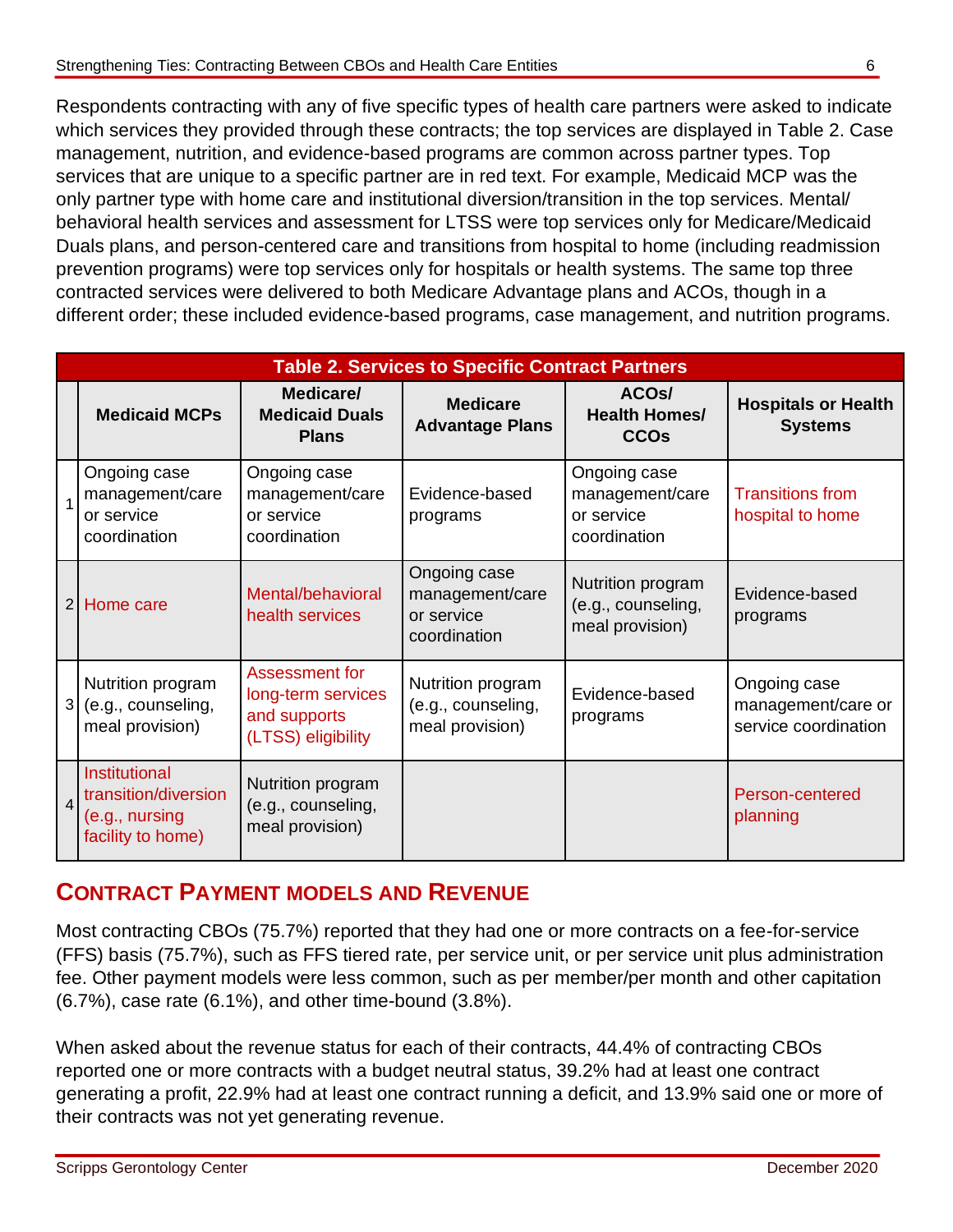#### **Are CBOs receiving payment for all their contracts?**

Three-quarters of the contracting CBOs received payments for all of their contracts with health care entities. The most commonly reported reason for not receiving payment was that the CBO was not yet providing a service for which they could bill (47.2%). A second reason for not receiving payment was issues with the payer's internal process (38.9%), including referrals for services or payment processes.

*"At one point the [health care entity] owed us about 7 months of program revenue. After following up with various and changing staff at the [partner] we finally figured out we had one code wrong. No one pointed that out… This problem had taken about a million of our cashflow. They got on it right away and together we got it solved. Persistence is key when billing issues arise." – CIL Director* 

#### **How common are value-based payments in CBO-health care contracts?**

Of the contracting CBOs in this survey, 19.5% had at least one contract with a value-based payment component. Examples of value-based payments include meeting specific targets to receive withhold of payment and meeting outcome measures, such as a reduction of emergency room services and hospital readmissions.

**Value-based payment models** link reimbursement to quality of services delivered by providing incentives for, and increasing the accountability of, service providers.

# **DATA COLLECTION, ACCESS, AND UTILIZATION**

#### **What data is being collected and accessed by CBOs as part of their contracts?**

Over half (59.6%) of contracting CBOs indicated that they collected CBO program or performance data, and 53.0% had access to this data for any contract. In addition, almost half (49.6%) of CBOs collected data specific to client/patient quality of life, and 43.7% had access to this data for at least one of their contracts.

#### **How are CBOs using the data they collect or access?**

About three-quarters of CBOs were using data to improve service/program delivery (76.2%), describe program activities/outputs (75.4%), and ensure organizational compliance with contract requirements (73.1%). In addition, nearly half (47.7%) of responding CBOs with contracts used data to develop a value proposition.

*"Data collection, organization, reporting, analysis, etc. represents a lot of investment and energy under these contracts, and will require additional data share/integration with health systems and payers, and automation in order to continue to expand and meet payer demands for performance reports." – CBO Director*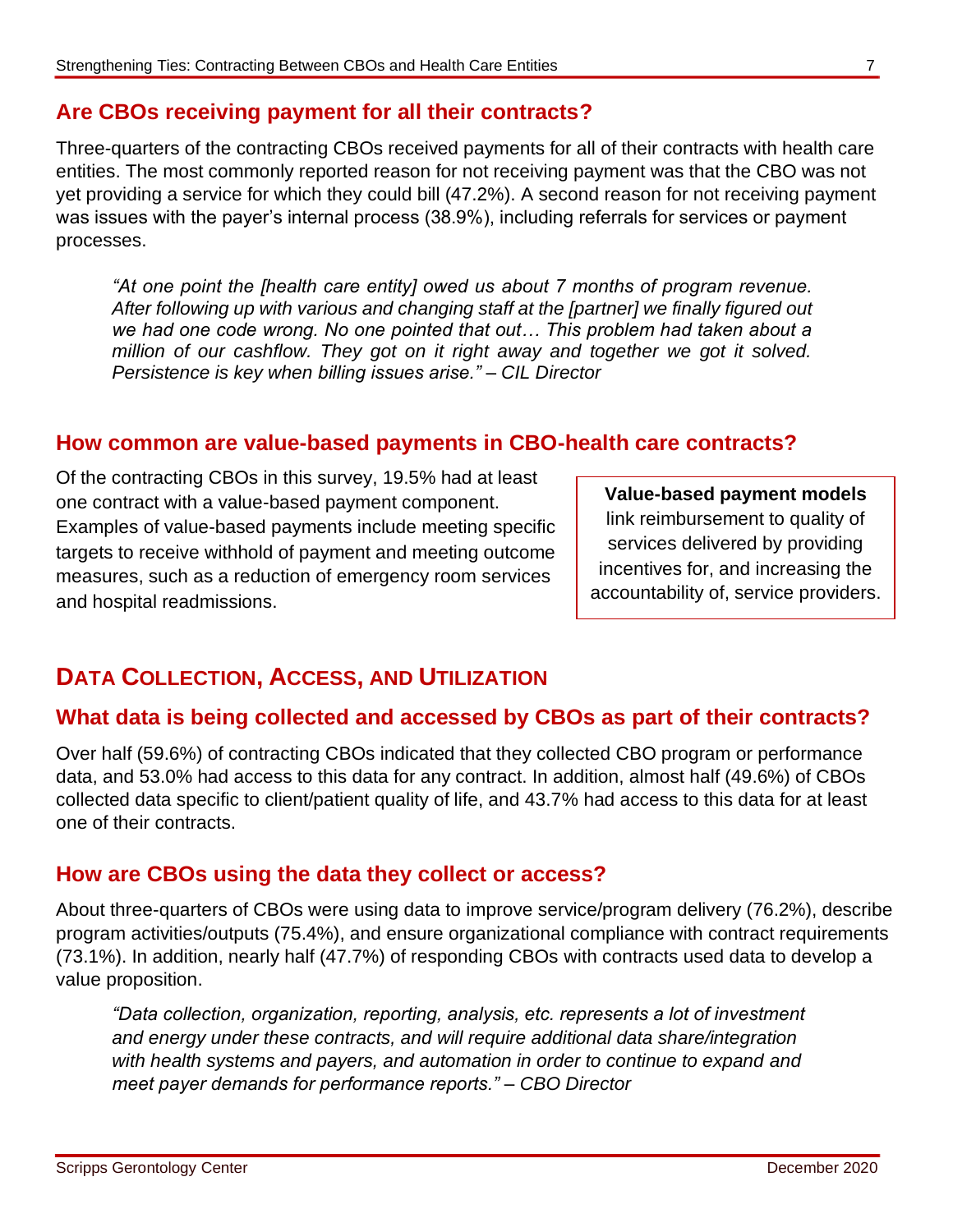# **CONTRACTING EXPERIENCES**

# **What challenges are CBOs experiencing in establishing and maintaining contracts?**

Understanding how challenges related to contracting evolve over the life of the contract can inform Business Institute strategies for mapping outreach, resources, and learning opportunities to the stages of contracting relationships. RFI respondents were asked to identify the top seven challenges they faced when establishing a contract and the top seven challenges they continue to face in their contracting relationship (out of a total of 28 challenges). Table 3 shows that the most common challenges faced by CBOs while establishing a contract were: the time it takes to establish a contract and the negotiation of price and/or contract terms. The most common challenges faced by CBOs following the establishment of a contract included: timely payment for contracted services, competing priorities within the health care community, and denial of claims.

Four challenges appeared as a top challenge in both establishing and continuing the contracting relationship. These challenges (in bold) include: negotiation of price and/or contract terms, staff turnover in the health care entity, timely payment for contracted services, and referrals and volume. Along with the issues with payer internal systems mentioned above as a reason for not receiving payment, this points toward the need for improved referral workflows and contracting language related to volume guarantees.

| <b>Table 3. Contracting Challenges</b> |                                                                                     |                                                                   |                                                                                |       |  |  |
|----------------------------------------|-------------------------------------------------------------------------------------|-------------------------------------------------------------------|--------------------------------------------------------------------------------|-------|--|--|
|                                        | Was a challenge in establishing the contract<br>$(n=133)$                           | Is a current challenge in the contracting<br>relationship (n=133) |                                                                                |       |  |  |
|                                        | Time it takes to establish a contract                                               | 39.8%                                                             | Timely payment for contracted<br>services                                      | 30.1% |  |  |
| $\overline{2}$                         | <b>Negotiation of price and/or contract</b><br>terms                                | 37.6%                                                             | Competing priorities within the health<br>care community                       | 28.6% |  |  |
|                                        | 3 Staff turnover in the health care entity                                          | 27.1%                                                             | Denial of claims                                                               | 28.6% |  |  |
| $\overline{4}$                         | Common understanding of proposed<br>programs/services                               | 26.3%                                                             | <b>Referrals and volume</b>                                                    | 27.8% |  |  |
|                                        | <b>Timely payment for contracted</b><br>services                                    | 26.3%                                                             | <b>Negotiation of price and/or contract</b><br>terms                           | 27.1% |  |  |
|                                        | 6 Referrals and volume                                                              | 24.8%                                                             | Staff turnover in the health care entity                                       | 26.3% |  |  |
|                                        | Contract specificity regarding scope of<br>work, responsibility, and accountability | 24.1%                                                             | Integration of your organization's service<br>into health care system workflow | 23.3% |  |  |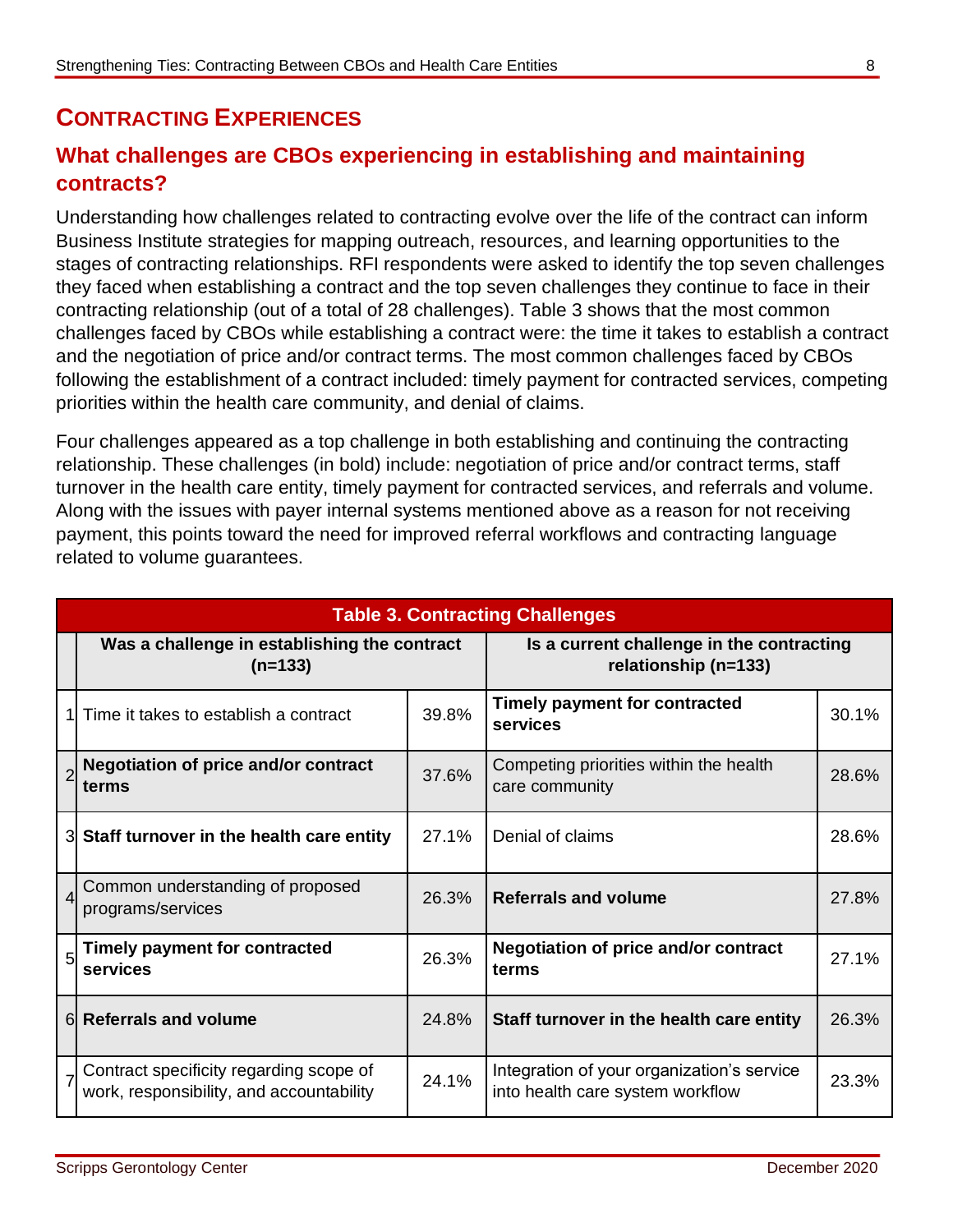# **What changes have CBOs experienced as a result of contracting?**

As a result of their contracting efforts, many CBOs experienced changes in their organizations. We asked respondents to identify the top five changes (from a list of 16) that were most significant to their organization. The most commonly reported changes experienced by CBOs were that they were able to: position their agency as a valuable health care partner (42.6%), expand the types of services offered (41.9%), enhance their organization's sustainability (39.5%) and expand visibility of their organization in the community (38.8%).

# **CONTRACTING AS PART OF A NETWORK**

One way that community-based organizations are able to enhance their competitiveness and value to health care partners is by entering contracts as part of a network, or a coordinated group of CBOs that pursues a regional or statewide contract with a health care entity. Networks allow organizations to achieve economies of scale in pricing, marketing, and negotiating contracts.

Contracting as part of a network is increasing among CBOs. Over forty percent (40.6%) of contracting CBOs indicated that they do so as part of a network. Since 2017, the proportion of CBOs that report contracting as part of a network has doubled (from 19.7% to 40.6%).



**Figure 5. CBOs Contracting as Part** 

*"I think we have done a good job developing a statewide network of AAAs on a contract, from price setting, developing service definitions, and contracting. We are all peers and it is hard to manage a network of peers, but have good directors leading the effort from the aspect of clinical quality, compliance and relationship management." – State AAA Network Lead*

*"Our AAA contracts for services with healthcare entities on behalf of all our subcontractors who wish to be part of our network… We provide central intake, billing, back office, legal, compliance, and contracting support. These entities do not have the capacity to enter into healthcare contracts on their own." – AAA Director*

To better understand network characteristics, the survey asked organizations that identified as the **lead** CBO of a network or a managed service organization to provide additional details regarding their network's geographic coverage, model, legal structure, data sharing, and funding. A network lead was defined as an organization that directs the network and facilitates administrative oversight and governance responsibilities. Due to the small sample size, the amount of detailed information gathered about networks is limited; however, it is clear that network characteristics vary greatly.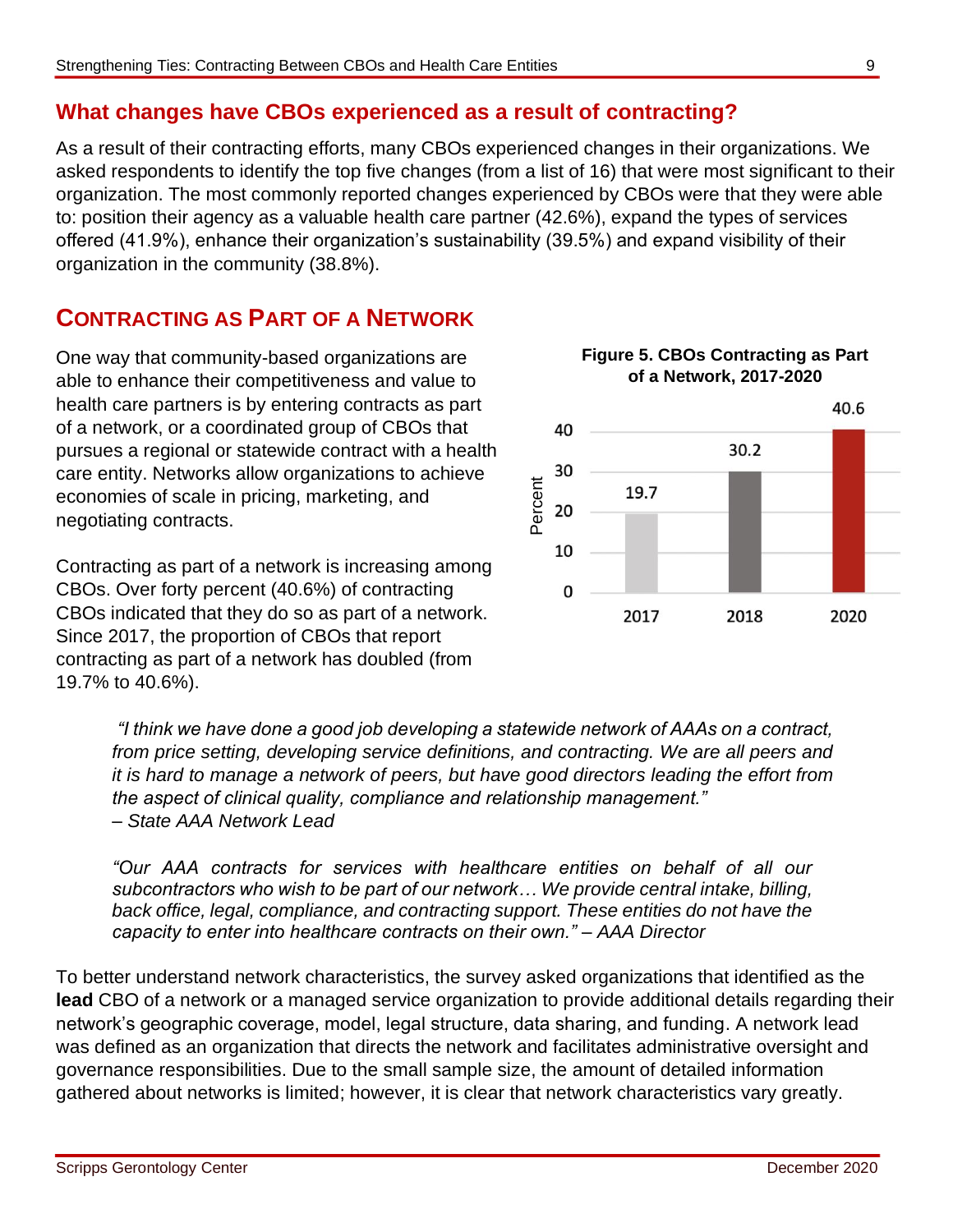For example, some networks are comprised of a group of CBOs while others are managed service organizations which operate to manage contracts (including development and negotiation) with health care partners on behalf of CBOs. Some networks coordinate CBO efforts in an entire state while others serve only one region of a state. Some have data sharing platforms for all partners while others have just a data sharing agreement. The examples in Table 4 illustrate network variability.

| <b>Table 4. Network Characteristics Examples</b> |                                                                                                                    |                                                               |                                                                                                                    |  |  |  |
|--------------------------------------------------|--------------------------------------------------------------------------------------------------------------------|---------------------------------------------------------------|--------------------------------------------------------------------------------------------------------------------|--|--|--|
|                                                  | <b>Example 1</b>                                                                                                   | <b>Example 2</b>                                              | Example 3                                                                                                          |  |  |  |
| Geographic<br>Coverage                           | Statewide, in one state                                                                                            | Statewide, in one state                                       | All or part of two or more<br>contiguous states                                                                    |  |  |  |
| <b>Model</b>                                     | Joint operating agreement                                                                                          | <b>Shared services</b>                                        | <b>Shared services</b>                                                                                             |  |  |  |
| Legal<br><b>Structure</b>                        | No separate legal structure                                                                                        | Nonprofit LLC structure                                       | No separate legal structure                                                                                        |  |  |  |
| Data Sharing                                     | Data sharing platform,<br>dashboard, or portal for<br>members as well as a<br>formalized data sharing<br>agreement | Data sharing platform,<br>dashboard, or portal for<br>members | Data sharing platform,<br>dashboard, or portal for<br>members and informal data<br>sharing                         |  |  |  |
| <b>Funding</b>                                   | Contracts with health care<br>entities                                                                             | Contracts with health care<br>entities                        | Grants/contributions, in-kind<br>contributions from network<br>members, and contracts with<br>health care entities |  |  |  |

# **ORGANIZATIONS PURSUING CONTRACTS**

In 2020, 11.7% of responding organizations indicated that they were not contracting but were in the process of pursuing a contract; this is a statistically significant decrease from 16.8% in 2018. In the midst of COVID-19, pursuit of contracts may have become less important as time and energy shifted to ensuring older adults and people with disabilities received the services they needed. Organizations pursuing contracts were asked to identify where they would place their organization along a five-point continuum from exploring the idea of contracts (1) to nearly finalizing a contract (5). As shown in Figure 5, while a quarter of those pursuing contracts are in the initial steps of exploring the idea of contracting with health care entities, a much smaller proportion are very close to finalizing at least one contract, and the majority indicated they were somewhere between these two points.

| <b>Figure 6. Progress of Organizations Pursuing Contracts</b>                          |       |                                                                                |      |                                                   |  |  |
|----------------------------------------------------------------------------------------|-------|--------------------------------------------------------------------------------|------|---------------------------------------------------|--|--|
|                                                                                        |       |                                                                                |      |                                                   |  |  |
| Taking the steps to<br>explore the idea of<br>contracting with<br>health care entities |       | <b>Engaging one or more</b><br>health care entiteis in<br>contract discussions |      | Very close to finalizing<br>at least one contract |  |  |
| 25.0%                                                                                  | 28.8% | <b>28.8%</b>                                                                   | 5.8% | 11.5%                                             |  |  |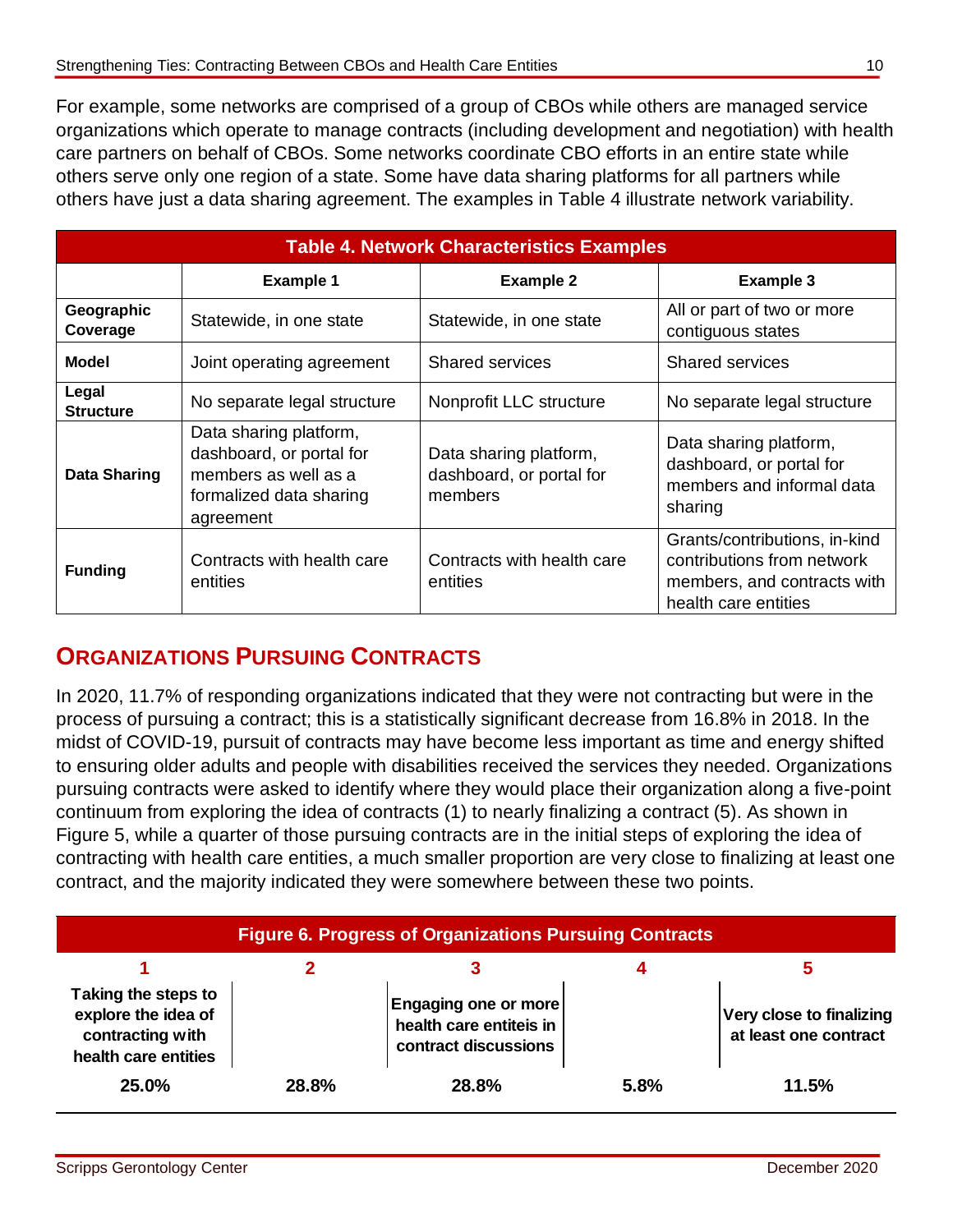# **ORGANIZATIONS NOT PURSUING CONTRACTS**

Forty-four percent of RFI respondents reported that they did not currently have a contract with a health care entity and were not pursuing contracts. Of these, over half indicated that they were interested in pursuing a contract with a health care entity but needed more information or guidance before pursuing (35.6%), were interested but not at this time (10.3%), or were interested and had actively pursued contracts in the past that were not successful (5.2%).

Respondents who were not currently pursuing contracts were asked to share information about their organization's position on contracting with health care entities. While some CBOs shared that they do not feel contracting will work with their structure or that they lacked the necessary resources, other CBOs felt that contracting would be beneficial and were hopeful that it would be a future possibility.

*"It would be wise to work together [the AAA and health care entity] since our clients end up being the same people and we have the same goals of providing services to*  reduce hospital and pre-mature long-term placement in skilled nursing. Working *together would be beneficial." – Rural AAA Director*

*"[We] currently serve individuals with disabilities with several programs… there are gaps that [we] could help fill in regard to healthcare collaboration [such as] helping consumers stabilize at home and avoid unnecessary hospitalizations and nursing home stays." – CIL Director*

# **SUMMARY**

The proportion of CBOs with these contracts continues to increase. Contracting as part of a network of CBOs is becoming more common, and more CBOs are taking advantage of new opportunities such as contracting with Medicare Advantage plans. Fee-for-service models are the most common way that CBOs receive payment for their contracts with health care, and nearly one in five CBOs have a value-based component in their contracts. Data collection and sharing remains a challenge for building evidence about the effectiveness of such arrangements; CBOs are more likely to collect and have access to data related to program or performance data compared with client or patient data. While some contracting challenges such as a common understanding of proposed programs decrease over time, negotiation, referrals, and staff turnover in the health care entity remain challenges in the contracting relationship. Finally, organizations without contracts typically expressed a need for technical assistance and support, reinforcing the importance of the services and resources provided by the Aging and Disability Business Institute.